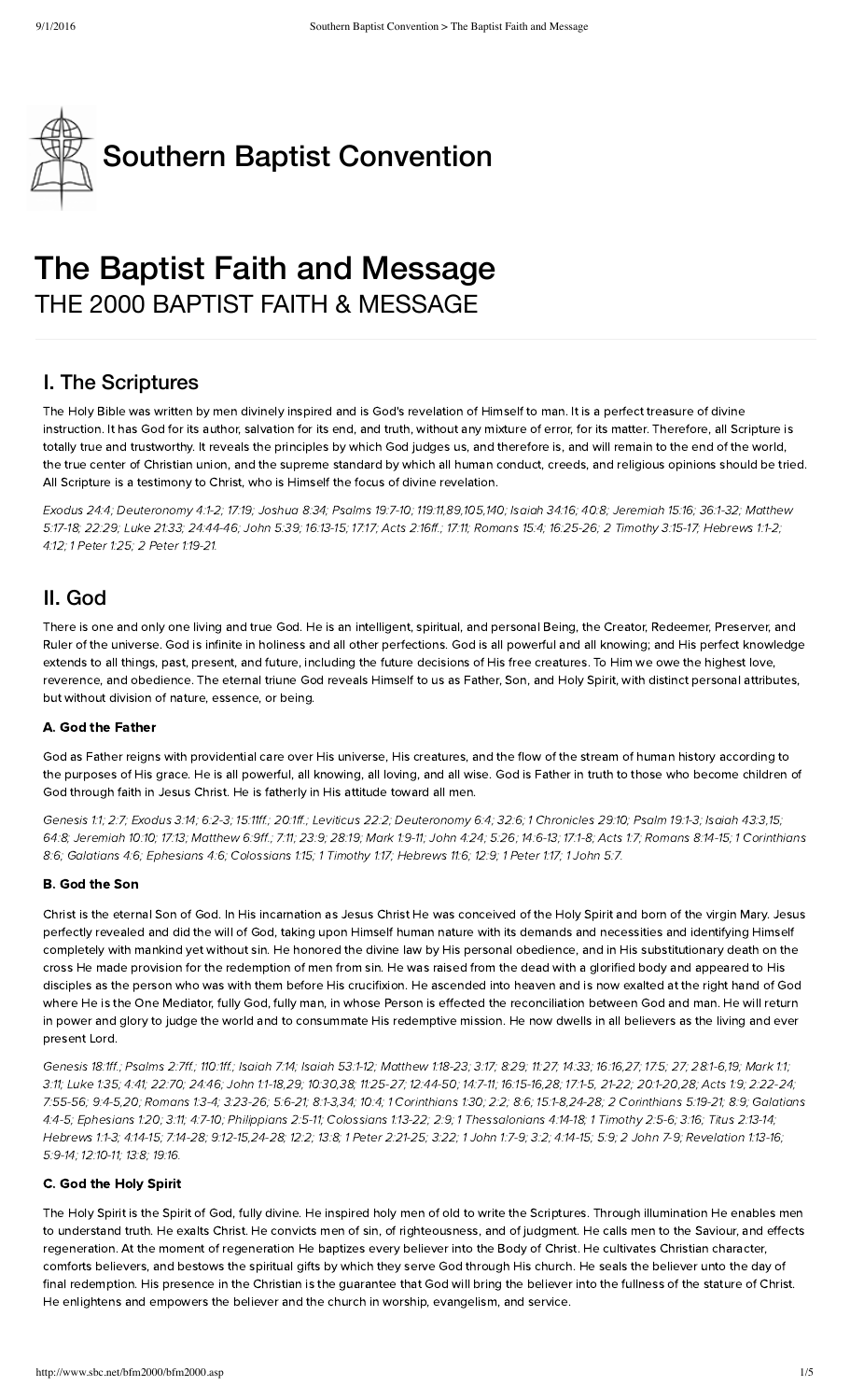[Genesis](http://biblia.com/bible/hcsb/Genesis%201.2) 1:2; [Judges](http://biblia.com/bible/hcsb/Judges%2014.6) 14:6; Job [26:13](http://biblia.com/bible/hcsb/Job%2026.13); [Psalms](http://biblia.com/bible/hcsb/Psalms%2051.11) 51:11; [139:7ff.](http://biblia.com/bible/hcsb/Psalms%20139.7ff); [Isaiah](http://biblia.com/bible/hcsb/Isaiah%2061.1-3) 61:1-3; Joel [2:28-32](http://biblia.com/bible/hcsb/Joel%202.28-32); [Matthew](http://biblia.com/bible/hcsb/Matthew%201.18) 1:18; [3:16](http://biblia.com/bible/hcsb/Matthew%203.16); [4:1](http://biblia.com/bible/hcsb/Matthew%204.1); [12:28-32](http://biblia.com/bible/hcsb/Matthew%2012.28-32); [28:19;](http://biblia.com/bible/hcsb/Matthew%2028.19) [Mark](http://biblia.com/bible/hcsb/Mark%201.10) 1:10,[12](http://biblia.com/bible/hcsb/Mark%201.12); [Luke](http://biblia.com/bible/hcsb/Luke%201.35) 1:35; [4:1](http://biblia.com/bible/hcsb/Luke%204.1),[18-19;](http://biblia.com/bible/hcsb/Luke%204.18-19) [11:13;](http://biblia.com/bible/hcsb/Luke%2011.13) [12:12;](http://biblia.com/bible/hcsb/Luke%2012.12) [24:49;](http://biblia.com/bible/hcsb/Luke%2024.49) [John](http://biblia.com/bible/hcsb/John%204.24) 4:24; [14:16-17,](http://biblia.com/bible/hcsb/John%2014.16-17)[26](http://biblia.com/bible/hcsb/John%2014.26); [15:26;](http://biblia.com/bible/hcsb/John%2015.26) [16:7-14;](http://biblia.com/bible/hcsb/John%2016.7-14) [Acts](http://biblia.com/bible/hcsb/Acts%201.8) 1:8; [2:1-4](http://biblia.com/bible/hcsb/Acts%202.1-4)[,38;](http://biblia.com/bible/hcsb/Acts%202.38) [4:31;](http://biblia.com/bible/hcsb/Acts%204.31) [5:3](http://biblia.com/bible/hcsb/Acts%205.3); [6:3;](http://biblia.com/bible/hcsb/Acts%206.3) [7:55;](http://biblia.com/bible/hcsb/Acts%207.55) [8:17](http://biblia.com/bible/hcsb/Acts%208.17)[,39;](http://biblia.com/bible/hcsb/Acts%208.39) [10:44](http://biblia.com/bible/hcsb/Acts%2010.44); [13:2](http://biblia.com/bible/hcsb/Acts%2013.2); [15:28](http://biblia.com/bible/hcsb/Acts%2015.28); [16:6;](http://biblia.com/bible/hcsb/Acts%2016.6) [19:1-6;](http://biblia.com/bible/hcsb/Acts%2019.1-6) [Romans](http://biblia.com/bible/hcsb/Romans%208.9-11) 8:9-11[,14-16,](http://biblia.com/bible/hcsb/Romans%208.14-16)[26-27](http://biblia.com/bible/hcsb/Romans%208.26-27); 1 [Corinthians](http://biblia.com/bible/hcsb/1%20Corinthians%202.10-14) 2:10-14; [3:16;](http://biblia.com/bible/hcsb/1%20Corinthians%203.16) [12:3-11](http://biblia.com/bible/hcsb/1%20Corinthians%2012.3-11),[13](http://biblia.com/bible/hcsb/1%20Corinthians%2012.13); [Galatians](http://biblia.com/bible/hcsb/Galatians%204.6) 4:6; [phesians](http://biblia.com/bible/hcsb/Ephesians%201.13-14) 1:13-14; [4:30](http://biblia.com/bible/hcsb/Ephesians%204.30); [5:18](http://biblia.com/bible/hcsb/Ephesians%205.18); 1 [Thessalonians](http://biblia.com/bible/hcsb/1%20Thessalonians%205.19) 5:19; 1 [Timoth](http://biblia.com/bible/hcsb/2%20Timothy%201.14)y 3:16; [4:1](http://biblia.com/bible/hcsb/1%20Timothy%204.1); 2 Timothy 1:14; [3:16](http://biblia.com/bible/hcsb/2%20Timothy%203.16); Hebrews 9:8,[14;](http://biblia.com/bible/hcsb/Hebrews%209.14) 2 [Peter](http://biblia.com/bible/hcsb/2%20Peter%201.21) 1:21; 1 [John](http://biblia.com/bible/hcsb/1%20John%204.13) 4:13; [5:6-7;](http://biblia.com/bible/hcsb/1%20John%205.6-7) [Revelation](http://biblia.com/bible/hcsb/Revelation%201.10) 1:10; [22:17.](http://biblia.com/bible/hcsb/Revelation%2022.17)

#### III. Man

Man is the special creation of God, made in His own image. He created them male and female as the crowning work of His creation. The gift of gender is thus part of the goodness of God's creation. In the beginning man was innocent of sin and was endowed by his Creator with freedom of choice. By his free choice man sinned against God and brought sin into the human race. Through the temptation of Satan man transgressed the command of God, and fell from his original innocence whereby his posterity inherit a nature and an environment inclined toward sin. Therefore, as soon as they are capable of moral action, they become transgressors and are under condemnation. Only the grace of God can bring man into His holy fellowship and enable man to fulfill the creative purpose of God. The sacredness of human personality is evident in that God created man in His own image, and in that Christ died for man; therefore, every person of every race possesses full dignity and is worthy of respect and Christian love.

[Genesis](http://biblia.com/bible/hcsb/Genesis%201.26-30) 1:26-30; [2:5](http://biblia.com/bible/hcsb/Genesis%202.5),[7](http://biblia.com/bible/hcsb/Genesis%202.7)[,18-22;](http://biblia.com/bible/hcsb/Genesis%202.18-22) [3](http://biblia.com/bible/hcsb/Genesis%202.3); [9:6](http://biblia.com/bible/hcsb/Genesis%209.6); Psalms 1; 8:3-6; 32:1-5; 51:5; [Isaiah](http://biblia.com/bible/hcsb/Isaiah%206.5) 6:5; [Jeremiah](http://biblia.com/bible/hcsb/Jeremiah%2017.5) 17:5; [Matthew](http://biblia.com/bible/hcsb/Matthew%2016.26) 16:26; Acts [17:26-31;](http://biblia.com/bible/hcsb/Acts%2017.26-31) [Romans](http://biblia.com/bible/hcsb/Romans%201.19-32) 1:19-32; [3:10-18,](http://biblia.com/bible/hcsb/Romans%203.10-18)[23](http://biblia.com/bible/hcsb/Romans%203.23); [5:6,](http://biblia.com/bible/hcsb/Romans%205.6)[12](http://biblia.com/bible/hcsb/Romans%205.12),[19;](http://biblia.com/bible/hcsb/Romans%205.19) [6:6](http://biblia.com/bible/hcsb/Romans%206.6); [7:14-25](http://biblia.com/bible/hcsb/Romans%207.14-25); [8:14-18](http://biblia.com/bible/hcsb/Romans%208.14-18)[,29;](http://biblia.com/bible/hcsb/Romans%208.29) 1 [Corinthians](http://biblia.com/bible/hcsb/1%20Corinthians%201.21-31) 1:21-31; [15:19](http://biblia.com/bible/hcsb/1%20Corinthians%2015.19)[,21-22;](http://biblia.com/bible/hcsb/1%20Corinthians%2015.21-22) [phesians](http://biblia.com/bible/hcsb/Ephesians%202.1-22) 2:1-22; [Colossians](http://biblia.com/bible/hcsb/Colossians%201.21-22) 1:21-22; [3:9-11.](http://biblia.com/bible/hcsb/Colossians%203.9-11)

#### IV. Salvation

Salvation involves the redemption of the whole man, and is offered freely to all who accept Jesus Christ as Lord and Saviour, who by His own blood obtained eternal redemption for the believer. In its broadest sense salvation includes regeneration, justification, sanctification, and glorification. There is no salvation apart from personal faith in Jesus Christ as Lord.

A. Regeneration, or the new birth, is a work of God's grace whereby believers become new creatures in Christ Jesus. It is a change of heart wrought by the Holy Spirit through conviction of sin, to which the sinner responds in repentance toward God and faith in the Lord Jesus Christ. Repentance and faith are inseparable experiences of grace.

Repentance is a genuine turning from sin toward God. Faith is the acceptance of Jesus Christ and commitment of the entire personality to Him as Lord and Saviour.

. Justification is God's gracious and full acquittal upon principles of His righteousness of all sinners who repent and elieve in Christ. Justification brings the believer unto a relationship of peace and favor with God.

C. Sanctification is the experience, beginning in regeneration, by which the believer is set apart to God's purposes, and is enabled to progress toward moral and spiritual maturity through the presence and power of the Holy Spirit dwelling in him. Growth in grace should continue throughout the regenerate person's life.

D. Glorification is the culmination of salvation and is the final blessed and abiding state of the redeemed.

[Genesis](http://biblia.com/bible/hcsb/Genesis%203.15) 3:15; E[xodus](http://biblia.com/bible/hcsb/Exodus%203.14-17) 3:14-17; [6:2-8;](http://biblia.com/bible/hcsb/Exodus%206.2-8) [Matthew](http://biblia.com/bible/hcsb/Matthew%201.21) 1:21; [4:17;](http://biblia.com/bible/hcsb/Matthew%204.17) [16:21-26;](http://biblia.com/bible/hcsb/Matthew%2016.21-26) [27:22-28:6;](http://biblia.com/bible/hcsb/Matthew%2027.22-28.6) Luke [1:68-69](http://biblia.com/bible/hcsb/Luke%201.68-69); [2:28-32;](http://biblia.com/bible/hcsb/Luke%202.28-32) John [1:11-14,](http://biblia.com/bible/hcsb/John%201.11-14)[29](http://biblia.com/bible/hcsb/John%201.29); [3:3-21,](http://biblia.com/bible/hcsb/John%203.3-21)[36](http://biblia.com/bible/hcsb/John%203.36); [5:24;](http://biblia.com/bible/hcsb/John%205.24) [10:9,](http://biblia.com/bible/hcsb/John%2010.9)28-29; [15:1-16](http://biblia.com/bible/hcsb/John%2015.1-16); [17:17](http://biblia.com/bible/hcsb/John%2017.17); [Acts](http://biblia.com/bible/hcsb/Acts%202.21) 2:21; [4:12](http://biblia.com/bible/hcsb/Acts%204.12); [15:11;](http://biblia.com/bible/hcsb/Acts%2015.11) [16:30-31;](http://biblia.com/bible/hcsb/Acts%2016.30-31) [17:30-31](http://biblia.com/bible/hcsb/Acts%2017.30-31); [20:32;](http://biblia.com/bible/hcsb/Acts%2020.32) [Romans](http://biblia.com/bible/hcsb/Romans%201.16-18) 1:16-18; [2:4;](http://biblia.com/bible/hcsb/Romans%202.4) [3:23-25](http://biblia.com/bible/hcsb/Romans%203.23-25); [4:3ff.](http://biblia.com/bible/hcsb/Romans%204.3ff); [5:8-10](http://biblia.com/bible/hcsb/Romans%205.8-10); [6:1-23](http://biblia.com/bible/hcsb/Romans%206.1-23); [8:1-18,29-39;](http://biblia.com/bible/hcsb/John%2010.28-29) [10:9-10](http://biblia.com/bible/hcsb/Romans%2010.9-10)[,13;](http://biblia.com/bible/hcsb/Romans%2010.13) [13:11-14;](http://biblia.com/bible/hcsb/Romans%2013.11-14) 1 [Corinthians](http://biblia.com/bible/hcsb/1%20Corinthians%201.18) 1:18[,30;](http://biblia.com/bible/hcsb/1%20Corinthians%201.30) [6:19-20;](http://biblia.com/bible/hcsb/1%20Corinthians%206.19-20) [15:10;](http://biblia.com/bible/hcsb/1%20Corinthians%2015.10) 2 [Corinthians](http://biblia.com/bible/hcsb/2%20Corinthians%205.17-20) 5:17-20; [Galatians](http://biblia.com/bible/hcsb/Galatians%202.20) 2:20; [3:13](http://biblia.com/bible/hcsb/Galatians%203.13); [5:22-25](http://biblia.com/bible/hcsb/Galatians%205.22-25); [6:15;](http://biblia.com/bible/hcsb/Galatians%206.15) [phesians](http://biblia.com/bible/hcsb/Ephesians%201.7) 1:7; [2:8-22;](http://biblia.com/bible/hcsb/Ephesians%202.8-22) [4:11-16;](http://biblia.com/bible/hcsb/Ephesians%204.11-16) [Philippians](http://biblia.com/bible/hcsb/Philippians%202.12-13) 2:12-13; [Colossians](http://biblia.com/bible/hcsb/Colossians%201.9-22) 1:9-22; [3:1ff](http://biblia.com/bible/hcsb/Colossians%203.1ff).; 1 [Thessalonians](http://biblia.com/bible/hcsb/1%20Thessalonians%205.23-24) 5:23-24; 2 [Timoth](http://biblia.com/bible/hcsb/2%20Timothy%201.12)y 1:12; Titus [2:11-14;](http://biblia.com/bible/hcsb/Titus%202.11-14) Hebrews 2:1-3; [5:8-9](http://biblia.com/bible/hcsb/Hebrews%205.8-9); [9:24-28;](http://biblia.com/bible/hcsb/Hebrews%209.24-28) [11:1-12:8](http://biblia.com/bible/hcsb/Hebrews%2011.1-12.8)[,14;](http://biblia.com/bible/hcsb/Hebrews%2011.14) James [2:14-26;](http://biblia.com/bible/hcsb/James%202.14-26) 1 Peter [1:2-23](http://biblia.com/bible/hcsb/1%20Peter%201.2-23); 1 John [1:6-2:11](http://biblia.com/bible/hcsb/1%20John%201.6-2.11); [Revelation](http://biblia.com/bible/hcsb/Revelation%203.20) 3:20; [21:1-22:5.](http://biblia.com/bible/hcsb/Revelation%2021.1-22.5)

# V. God's Purpose of Grace

Election is the gracious purpose of God, according to which He regenerates, justifies, sanctifies, and glorifies sinners. It is consistent with the free agency of man, and comprehends all the means in connection with the end. It is the glorious display of God's sovereign goodness, and is infinitely wise, holy, and unchangeable. It excludes boasting and promotes humility.

All true believers endure to the end. Those whom God has accepted in Christ, and sanctified by His Spirit, will never fall away from the state of grace, but shall persevere to the end. Believers may fall into sin through neglect and temptation, whereby they grieve the Spirit, impair their graces and comforts, and bring reproach on the cause of Christ and temporal judgments on themselves; yet they shall be kept by the power of God through faith unto salvation.

[Genesis](http://biblia.com/bible/hcsb/Genesis%2012.1-3) 12:1-3; E[xodus](http://biblia.com/bible/hcsb/Exodus%2019.5-8) 19:5-8; 1 S[amuel](http://biblia.com/bible/hcsb/1%20Samuel%208.4-7) 8:4-7,[19-22;](http://biblia.com/bible/hcsb/1%20Samuel%208.19-22) [Isaiah](http://biblia.com/bible/hcsb/Isaiah%205.1-7) 5:1-7; [Jeremiah](http://biblia.com/bible/hcsb/Jeremiah%2031.31ff) 31:31ff.; [Matthew](http://biblia.com/bible/hcsb/Matthew%2016.18-19) 16:18-19; [21:28-45](http://biblia.com/bible/hcsb/Matthew%2021.28-45); [24:22](http://biblia.com/bible/hcsb/Matthew%2024.22),[31](http://biblia.com/bible/hcsb/Matthew%2024.31); [25:34;](http://biblia.com/bible/hcsb/Matthew%2025.34) Luke [1:68-79](http://biblia.com/bible/hcsb/Luke%201.68-79); [2:29-32;](http://biblia.com/bible/hcsb/Luke%202.29-32) [19:41-44;](http://biblia.com/bible/hcsb/Luke%2019.41-44) [24:44-48;](http://biblia.com/bible/hcsb/Luke%2024.44-48) John [1:12-14](http://biblia.com/bible/hcsb/John%201.12-14); [3:16;](http://biblia.com/bible/hcsb/John%203.16) [5:24;](http://biblia.com/bible/hcsb/John%205.24) [6:44-45,](http://biblia.com/bible/hcsb/John%206.44-45)[65;](http://biblia.com/bible/hcsb/John%206.65) [10:27-29;](http://biblia.com/bible/hcsb/John%2010.27-29) [15:16](http://biblia.com/bible/hcsb/John%2015.16); [17:6](http://biblia.com/bible/hcsb/John%2017.6)[,12](http://biblia.com/bible/hcsb/John%2017.12),[17-18](http://biblia.com/bible/hcsb/John%2017.17-18); Acts [20:32;](http://biblia.com/bible/hcsb/Acts%2020.32) [Romans](http://biblia.com/bible/hcsb/Romans%205.9-10) 5:9-10; [8:28-39;](http://biblia.com/bible/hcsb/Romans%208.28-39) [10:12-15;](http://biblia.com/bible/hcsb/Romans%2010.12-15) [11:5-7,](http://biblia.com/bible/hcsb/Romans%2011.5-7)[26-36;](http://biblia.com/bible/hcsb/Romans%2011.26-36) 1 [Corinthians](http://biblia.com/bible/hcsb/1%20Corinthians%201.1-2) 1:1-2; [15:24-28;](http://biblia.com/bible/hcsb/1%20Corinthians%2015.24-28) E[phesians](http://biblia.com/bible/hcsb/Ephesians%201.4-23) 1:4-23; [2:1-10;](http://biblia.com/bible/hcsb/Ephesians%202.1-10) [3:1-11;](http://biblia.com/bible/hcsb/Ephesians%203.1-11) [Colossians](http://biblia.com/bible/hcsb/Colossians%201.12-14) 1:12-14; 2 [Thessalonians](http://biblia.com/bible/hcsb/2%20Thessalonians%202.13-14) 2:13-14; 2 [Timoth](http://biblia.com/bible/hcsb/2%20Timothy%201.12)y 1:12; [2:10](http://biblia.com/bible/hcsb/2%20Timothy%202.10)[,19;](http://biblia.com/bible/hcsb/2%20Timothy%202.19) Hebrews 11:39-12:2; [James](http://biblia.com/bible/hcsb/James%201.12) 1:12; 1 [Peter](http://biblia.com/bible/hcsb/1%20Peter%201.2-5) 1:2-5[,13;](http://biblia.com/bible/hcsb/1%20Peter%201.13) [2:4-10;](http://biblia.com/bible/hcsb/1%20Peter%202.4-10) 1 [John](http://biblia.com/bible/hcsb/1%20John%201.7-9) 1:7-9; [2:19](http://biblia.com/bible/hcsb/1%20John%202.19); [3:2](http://biblia.com/bible/hcsb/1%20John%203.2).

# VI. The Church

A New Testament church of the Lord Jesus Christ is an autonomous local congregation of baptized believers, associated by covenant in the faith and fellowship of the gospel; observing the two ordinances of Christ, governed by His laws, exercising the gifts, rights, and privileges invested in them by His Word, and seeking to extend the gospel to the ends of the earth. Each congregation operates under the Lordship of Christ through democratic processes. In such a congregation each member is responsible and accountable to Christ as Lord. Its scriptural officers are pastors and deacons. While both men and women are gifted for service in the church, the office of pastor is limited to men as qualified by Scripture.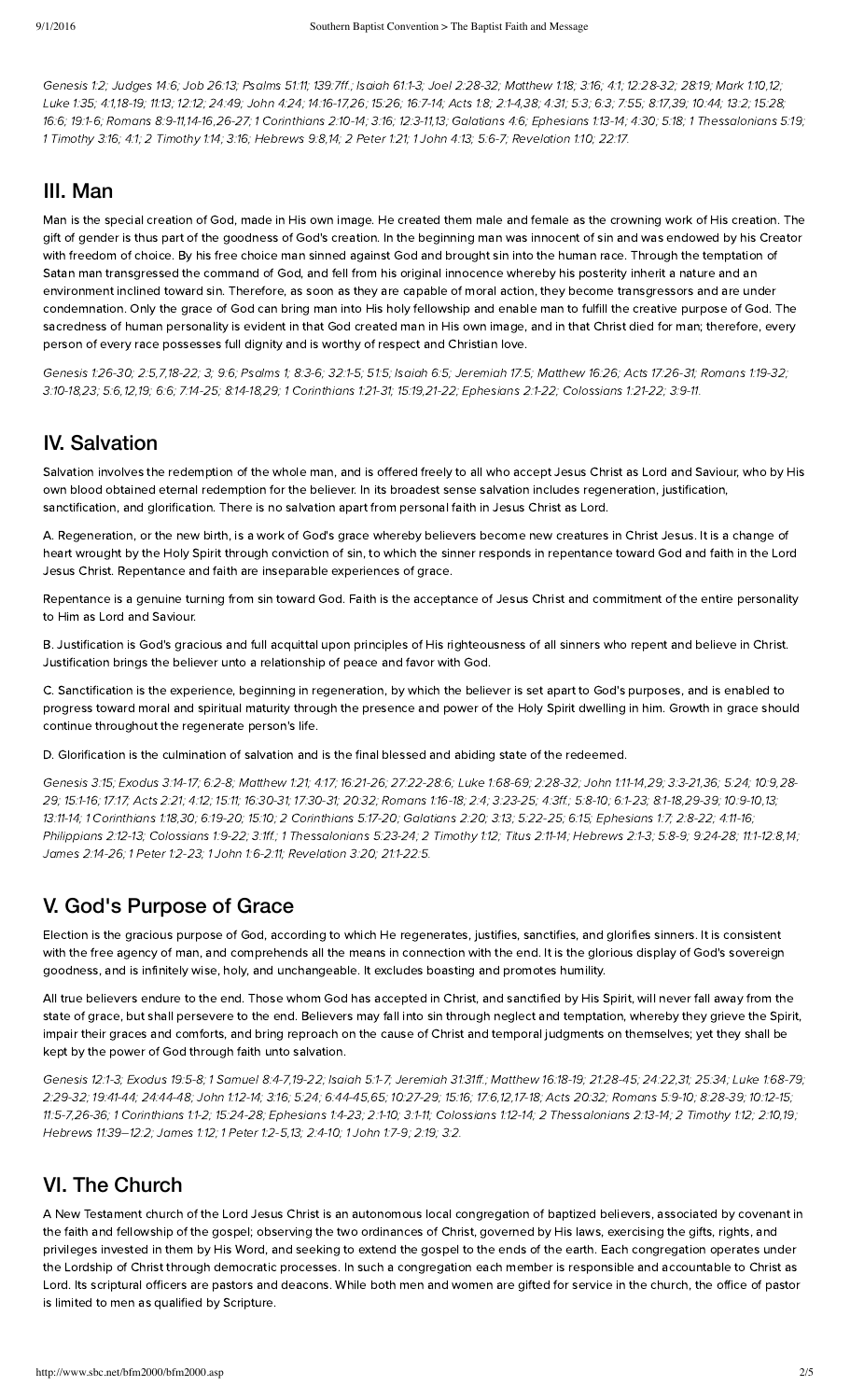The New Testament speaks also of the church as the Body of Christ which includes all of the redeemed of all the ages, believers from every tribe, and tongue, and people, and nation.

[Matthew](http://biblia.com/bible/hcsb/Matthew%2016.15-19) 16:15-19; [18:15-20](http://biblia.com/bible/hcsb/Matthew%2018.15-20); Acts [2:41-42,](http://biblia.com/bible/hcsb/Acts%202.41-42)[47;](http://biblia.com/bible/hcsb/Acts%202.47) [5:11-14;](http://biblia.com/bible/hcsb/Acts%205.11-14) [6:3-6;](http://biblia.com/bible/hcsb/Acts%206.3-6) [13:1-3;](http://biblia.com/bible/hcsb/Acts%2013.1-3) [14:23,](http://biblia.com/bible/hcsb/Acts%2014.23)[27;](http://biblia.com/bible/hcsb/Acts%2014.27) [15:1-30](http://biblia.com/bible/hcsb/Acts%2015.1-30); [16:5;](http://biblia.com/bible/hcsb/Acts%2016.5) [20:28](http://biblia.com/bible/hcsb/Acts%2020.28); [Romans](http://biblia.com/bible/hcsb/Romans%201.7) 1:7; 1 [Corinthians](http://biblia.com/bible/hcsb/1%20Corinthians%201.2) 1:2; [3:16;](http://biblia.com/bible/hcsb/1%20Corinthians%203.16) [5:4-5;](http://biblia.com/bible/hcsb/1%20Corinthians%205.4-5) [7:17;](http://biblia.com/bible/hcsb/1%20Corinthians%207.17) [9:13-14;](http://biblia.com/bible/hcsb/1%20Corinthians%209.13-14) [12;](http://biblia.com/bible/hcsb/1%20Corinthians%209.12) E[phesians](http://biblia.com/bible/hcsb/Ephesians%201.22-23) 1:22-23; [2:19-22;](http://biblia.com/bible/hcsb/Ephesians%202.19-22) [3:8-11](http://biblia.com/bible/hcsb/Ephesians%203.8-11),[21](http://biblia.com/bible/hcsb/Ephesians%203.21); [5:22-32;](http://biblia.com/bible/hcsb/Ephesians%205.22-32) [Philippians](http://biblia.com/bible/hcsb/Philippians%201.1) 1:1; [C](http://biblia.com/bible/hcsb/1%20Peter%205.1-4)[olossians](http://biblia.com/bible/hcsb/Colossians%201.18) 1:18; 1 [Timoth](http://biblia.com/bible/hcsb/1%20Timothy%202.9-14)y 2:9-14; [3:1-15;](http://biblia.com/bible/hcsb/1%20Timothy%203.1-15) [4:14;](http://biblia.com/bible/hcsb/1%20Timothy%204.14) Hebrews 11:39-40; 1 Peter 5:1-4; Revelation 2-3; 21:2-3.

## VII. Baptism and the Lord's Supper

Christian baptism is the immersion of a believer in water in the name of the Father, the Son, and the Holy Spirit. It is an act of obedience symbolizing the believer's faith in a crucified, buried, and risen Saviour, the believer's death to sin, the burial of the old life, and the resurrection to walk in newness of life in Christ Jesus. It is a testimony to his faith in the final resurrection of the dead. Being a church ordinance, it is prerequisite to the privileges of church membership and to the Lord's Supper.

The Lord's Supper is a symbolic act of obedience whereby members of the church, through partaking of the bread and the fruit of the vine, memorialize the death of the Redeemer and anticipate His second coming.

[Matthew](http://biblia.com/bible/hcsb/Matthew%203.13-17) 3:13-17; [26:26-30;](http://biblia.com/bible/hcsb/Matthew%2026.26-30) [28:19-20](http://biblia.com/bible/hcsb/Matthew%2028.19-20); [Mark](http://biblia.com/bible/hcsb/Mark%201.9-11) 1:9-11; [14:22-26](http://biblia.com/bible/hcsb/Mark%2014.22-26); Luke [3:21-22;](http://biblia.com/bible/hcsb/Luke%203.21-22) [22:19-20;](http://biblia.com/bible/hcsb/Luke%2022.19-20) [John](http://biblia.com/bible/hcsb/John%203.23) 3:23; Acts [2:41-42](http://biblia.com/bible/hcsb/Acts%202.41-42); [8:35-39;](http://biblia.com/bible/hcsb/Acts%208.35-39) [16:30-33](http://biblia.com/bible/hcsb/Acts%2016.30-33); [20:7;](http://biblia.com/bible/hcsb/Acts%2020.7) [Romans](http://biblia.com/bible/hcsb/Romans%206.3-5) 6:3-5; 1 [Corinthians](http://biblia.com/bible/hcsb/1%20Corinthians%2010.16) 10:16,[21](http://biblia.com/bible/hcsb/1%20Corinthians%2010.21); [11:23-29](http://biblia.com/bible/hcsb/1%20Corinthians%2011.23-29); [Colossians](http://biblia.com/bible/hcsb/Colossians%202.12) 2:12.

# VIII. The Lord's Day

The first day of the week is the Lord's Day. It is a Christian institution for regular observance. It commemorates the resurrection of Christ from the dead and should include exercises of worship and spiritual devotion, both public and private. Activities on the Lord's Day should be commensurate with the Christian's conscience under the Lordship of Jesus Christ.

[xodus](http://biblia.com/bible/hcsb/Exodus%2020.8-11) 20:8-11; [Matthew](http://biblia.com/bible/hcsb/Matthew%2012.1-12) 12:1-12; [28:1ff.](http://biblia.com/bible/hcsb/Matthew%2028.1ff); Mark [2:27-28;](http://biblia.com/bible/hcsb/Mark%202.27-28) [16:1-7;](http://biblia.com/bible/hcsb/Mark%2016.1-7) Luke [24:1-](http://biblia.com/bible/hcsb/Luke%2024.1-3)[3,](http://biblia.com/bible/hcsb/I%20Corinthians%2016.1-2)[33-3](http://biblia.com/bible/hcsb/Luke%2024.33-36)[6;](http://biblia.com/bible/hcsb/I%20Corinthians%2016.1-2) John [4:21-24](http://biblia.com/bible/hcsb/John%204.21-24); [20:1](http://biblia.com/bible/hcsb/John%2020.1),[19-28](http://biblia.com/bible/hcsb/John%2020.19-28); Acts [20:7](http://biblia.com/bible/hcsb/Acts%2020.7); [Romans](http://biblia.com/bible/hcsb/Romans%2014.5-10) 14:5-10; I Corinthians 16:1-2; [Colossians](http://biblia.com/bible/hcsb/Colossians%202.16) 2:16; [3:16;](http://biblia.com/bible/hcsb/Colossians%203.16) [Revelation](http://biblia.com/bible/hcsb/Revelation%201.10) 1:10.

# IX. The Kingdom

The Kingdom of God includes both His general sovereignty over the universe and His particular kingship over men who willfully acknowledge Him as King. Particularly the Kingdom is the realm of salvation into which men enter by trustful, childlike commitment to Jesus Christ. Christians ought to pray and to labor that the Kingdom may come and God's will be done on earth. The full consummation of the Kingdom awaits the return of Jesus Christ and the end of this age.

[Genesis](http://biblia.com/bible/hcsb/Genesis%201.1) 1:1; [Isaiah](http://biblia.com/bible/hcsb/Isaiah%209.6-7) 9:6-7; [Jeremiah](http://biblia.com/bible/hcsb/Jeremiah%2023.5-6) 23:5-6; [Matthew](http://biblia.com/bible/hcsb/Matthew%203.2) 3:2; [4:8-10,](http://biblia.com/bible/hcsb/Matthew%204.8-10)[23](http://biblia.com/bible/hcsb/Matthew%204.23); [12:25-28](http://biblia.com/bible/hcsb/Matthew%2012.25-28); [13:1-52;](http://biblia.com/bible/hcsb/Matthew%2013.1-52) [25:31-46](http://biblia.com/bible/hcsb/Matthew%2025.31-46); [26:29](http://biblia.com/bible/hcsb/Matthew%2026.29); Mark [1:14-15;](http://biblia.com/bible/hcsb/Mark%201.14-15) [9:1](http://biblia.com/bible/hcsb/Mark%209.1); [Luke](http://biblia.com/bible/hcsb/Luke%204.43) 4:43; [8:1](http://biblia.com/bible/hcsb/Luke%208.1); [9:2](http://biblia.com/bible/hcsb/Luke%209.2); [12:31-32;](http://biblia.com/bible/hcsb/Luke%2012.31-32) [17:20-21;](http://biblia.com/bible/hcsb/Luke%2017.20-21) [23:42;](http://biblia.com/bible/hcsb/Luke%2023.42) [John](http://biblia.com/bible/hcsb/John%203.3) 3:3; [18:36](http://biblia.com/bible/hcsb/John%2018.36); Acts [1:6-7](http://biblia.com/bible/hcsb/Acts%201.6-7); [17:22-31](http://biblia.com/bible/hcsb/Acts%2017.22-31); [Romans](http://biblia.com/bible/hcsb/Romans%205.17) 5:17; [8:19;](http://biblia.com/bible/hcsb/Romans%208.19) 1 [Corinthians](http://biblia.com/bible/hcsb/1%20Corinthians%2015.24-28) 15:24-28; [Colossians](http://biblia.com/bible/hcsb/Colossians%201.13) 1:13; [Herews](http://biblia.com/bible/hcsb/Hebrews%2011.10) 11:10,[16](http://biblia.com/bible/hcsb/Hebrews%2011.16); [12:28](http://biblia.com/bible/hcsb/Hebrews%2012.28); 1 Peter [2:4-10](http://biblia.com/bible/hcsb/1%20Peter%202.4-10); [4:13](http://biblia.com/bible/hcsb/1%20Peter%204.13); [Revelation](http://biblia.com/bible/hcsb/Revelation%201.6) 1:6,[9](http://biblia.com/bible/hcsb/Revelation%201.9); [5:10](http://biblia.com/bible/hcsb/Revelation%205.10); [11:15;](http://biblia.com/bible/hcsb/Revelation%2011.15) [21-22.](http://biblia.com/bible/hcsb/Revelation%2011.21-22)

# X. Last Things

God, in His own time and in His own way, will bring the world to its appropriate end. According to His promise, Jesus Christ will return personally and visibly in glory to the earth; the dead will be raised; and Christ will judge all men in righteousness. The unrighteous will be consigned to Hell, the place of everlasting punishment. The righteous in their resurrected and glorified bodies will receive their reward and will dwell forever in Heaven with the Lord.

[Isaiah](http://biblia.com/bible/hcsb/Isaiah%202.4) 2:4; [11:9;](http://biblia.com/bible/hcsb/Isaiah%2011.9) [Matthew](http://biblia.com/bible/hcsb/Matthew%2016.27) 16:27; [18:8-9](http://biblia.com/bible/hcsb/Matthew%2018.8-9); [19:28](http://biblia.com/bible/hcsb/Matthew%2019.28); [24:27,](http://biblia.com/bible/hcsb/Matthew%2024.27)[30](http://biblia.com/bible/hcsb/Matthew%2024.30)[,36](http://biblia.com/bible/hcsb/Matthew%2024.36),[44](http://biblia.com/bible/hcsb/Matthew%2024.44); [25:31-46;](http://biblia.com/bible/hcsb/Matthew%2025.31-46) [26:64](http://biblia.com/bible/hcsb/Matthew%2026.64); [Mark](http://biblia.com/bible/hcsb/Mark%208.38) 8:38; [9:43-48;](http://biblia.com/bible/hcsb/Mark%209.43-48) Luke [12:40](http://biblia.com/bible/hcsb/Luke%2012.40)[,48](http://biblia.com/bible/hcsb/Luke%2012.48); [16:19-26;](http://biblia.com/bible/hcsb/Luke%2016.19-26) [17:22-37](http://biblia.com/bible/hcsb/Luke%2017.22-37); 21:27- 28; John [14:1-3;](http://biblia.com/bible/hcsb/John%2014.1-3) [Acts](http://biblia.com/bible/hcsb/Acts%201.11) 1:11; [17:31](http://biblia.com/bible/hcsb/Acts%2017.31); [Romans](http://biblia.com/bible/hcsb/Romans%2014.10) 14:10; 1 [Corinthians](http://biblia.com/bible/hcsb/1%20Corinthians%204.5) 4:5; [15:24-28,35-58;](http://biblia.com/bible/hcsb/Luke%2021.27-28) 2 [Corinthians](http://biblia.com/bible/hcsb/2%20Corinthians%205.10) 5:10; [Philippians](http://biblia.com/bible/hcsb/Philippians%203.20-21) 3:20-21; [Colossians](http://biblia.com/bible/hcsb/Colossians%201.5) 1:5; [3:4;](http://biblia.com/bible/hcsb/Colossians%203.4) 1 Thessalonians 4:14-18; [5:1ff](http://biblia.com/bible/hcsb/1%20Thessalonians%205.1ff).; 2 [Thessalonians](http://biblia.com/bible/hcsb/2%20Thessalonians%201.7ff) 1:7ff.; [2;](http://biblia.com/bible/hcsb/2%20Thessalonians%201.2) 1 [Timoth](http://biblia.com/bible/hcsb/2%20Timothy%204.1)y 6:14; 2 Timothy 4:1[,8](http://biblia.com/bible/hcsb/2%20Timothy%204.8); [Titus](http://biblia.com/bible/hcsb/Titus%202.13) 2:13; Hebrews 9:27-28; [James](http://biblia.com/bible/hcsb/James%205.8) 5:8; 2 [Peter](http://biblia.com/bible/hcsb/2%20Peter%203.7ff) 3:7ff.; 1 [John](http://biblia.com/bible/hcsb/1%20John%202.28) 2:28; [3:2;](http://biblia.com/bible/hcsb/1%20John%203.2) [Jude](http://biblia.com/bible/hcsb/Jude%2014) 14; [Revelation](http://biblia.com/bible/hcsb/Revelation%201.18) 1:18; [3:11](http://biblia.com/bible/hcsb/Revelation%203.11); [20:1-22:13.](http://biblia.com/bible/hcsb/Revelation%2020.1-22.13)

# XI. Evangelism and Missions

It is the duty and privilege of every follower of Christ and of every church of the Lord Jesus Christ to endeavor to make disciples of all nations. The new birth of man's spirit by God's Holy Spirit means the birth of love for others. Missionary effort on the part of all rests thus upon a spiritual necessity of the regenerate life, and is expressly and repeatedly commanded in the teachings of Christ. The Lord Jesus Christ has commanded the preaching of the gospel to all nations. It is the duty of every child of God to seek constantly to win the lost to Christ by verbal witness undergirded by a Christian lifestyle, and by other methods in harmony with the gospel of Christ.

[Genesis](http://biblia.com/bible/hcsb/Genesis%2012.1-3) 12:1-3; E[xodus](http://biblia.com/bible/hcsb/Exodus%2019.5-6) 19:5-6; [Isaiah](http://biblia.com/bible/hcsb/Isaiah%206.1-8) 6:1-8; [Matthew](http://biblia.com/bible/hcsb/Matthew%209.37-38) 9:37-38; [10:5-15;](http://biblia.com/bible/hcsb/Matthew%2010.5-15) [13:18-30,](http://biblia.com/bible/hcsb/Matthew%2013.18-30) [37-43;](http://biblia.com/bible/hcsb/Matthew%2013.37-43) [16:19](http://biblia.com/bible/hcsb/Matthew%2016.19); [22:9-10](http://biblia.com/bible/hcsb/Matthew%2022.9-10); [24:14;](http://biblia.com/bible/hcsb/Matthew%2024.14) [28:18-20;](http://biblia.com/bible/hcsb/Matthew%2028.18-20) Luke [10:1-18](http://biblia.com/bible/hcsb/Luke%2010.1-18); [24:46-53;](http://biblia.com/bible/hcsb/Luke%2024.46-53) John [14:11-12;](http://biblia.com/bible/hcsb/John%2014.11-12) [15:7-8](http://biblia.com/bible/hcsb/John%2015.7-8)[,16;](http://biblia.com/bible/hcsb/John%2015.16) [17:15](http://biblia.com/bible/hcsb/John%2017.15); [20:21;](http://biblia.com/bible/hcsb/John%2020.21) [Acts](http://biblia.com/bible/hcsb/Acts%201.8) 1:8; [2](http://biblia.com/bible/hcsb/Acts%201.2); [8:26-40](http://biblia.com/bible/hcsb/Acts%208.26-40); [10:42-48;](http://biblia.com/bible/hcsb/Acts%2010.42-48) [13:2-3](http://biblia.com/bible/hcsb/Acts%2013.2-3); [Romans](http://biblia.com/bible/hcsb/Romans%2010.13-15) 10:13-15; E[phesians](http://biblia.com/bible/hcsb/Ephesians%203.1-11) 3:1-11; 1 [Thessalonians](http://biblia.com/bible/hcsb/1%20Thessalonians%201.8) 1:8; 2 Timothy 4:5; Hebrews 2:1-3; [11:39-12:2](http://biblia.com/bible/hcsb/Hebrews%2011.39-12.2); 1 Peter [2:4-10](http://biblia.com/bible/hcsb/1%20Peter%202.4-10); [Revelation](http://biblia.com/bible/hcsb/Revelation%2022.17) 22:17.

### XII. Education

Christianity is the faith of enlightenment and intelligence. In Jesus Christ abide all the treasures of wisdom and knowledge. All sound learning is, therefore, a part of our Christian heritage. The new birth opens all human faculties and creates a thirst for knowledge. Moreover, the cause of education in the Kingdom of Christ is co-ordinate with the causes of missions and general benevolence, and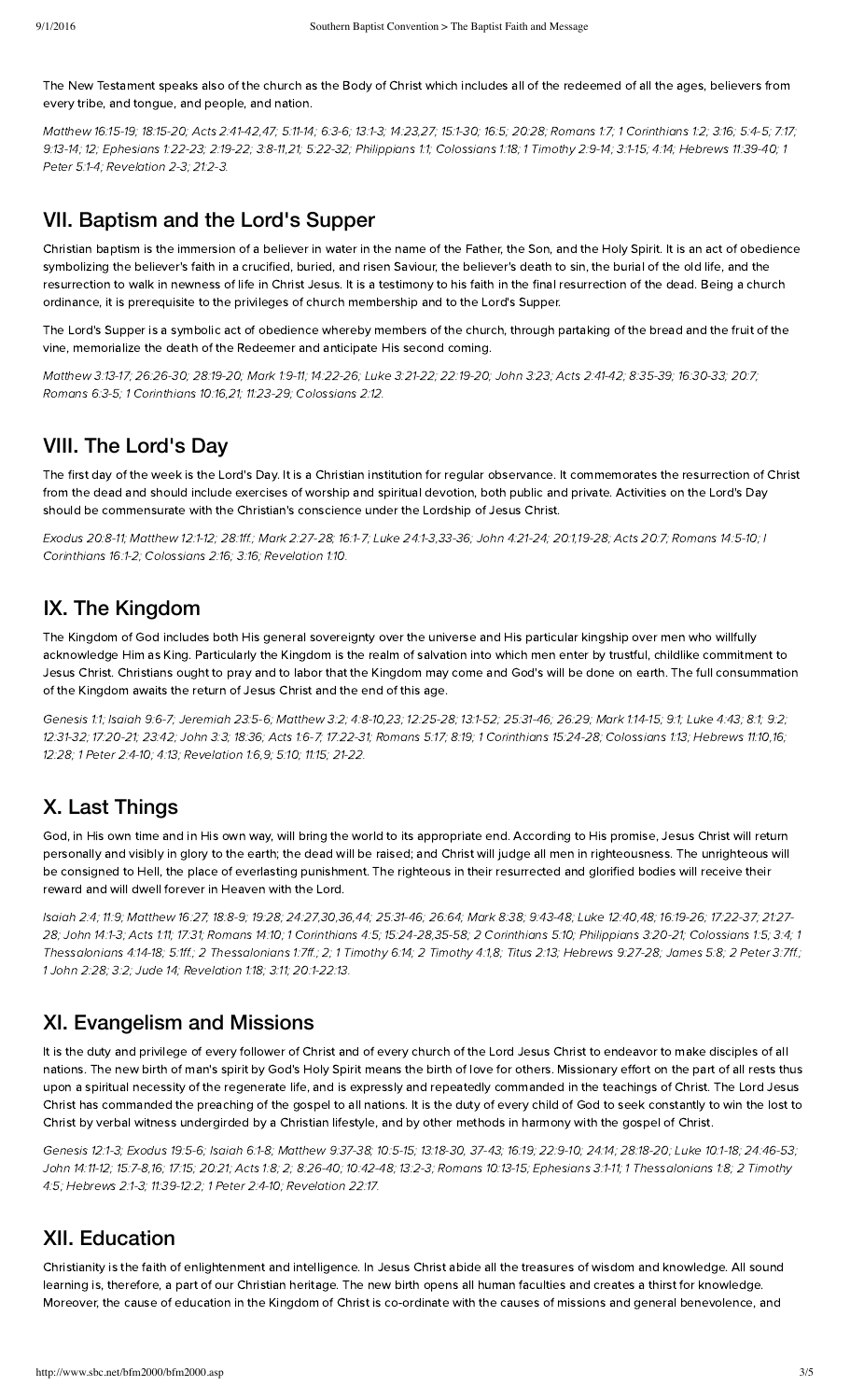should receive along with these the liberal support of the churches. An adequate system of Christian education is necessary to a complete spiritual program for Christ's people.

In Christian education there should be a proper balance between academic freedom and academic responsibility. Freedom in any orderly relationship of human life is always limited and never absolute. The freedom of a teacher in a Christian school, college, or seminary is limited by the pre-eminence of Jesus Christ, by the authoritative nature of the Scriptures, and by the distinct purpose for which the school exists.

[Deuteronom](http://biblia.com/bible/hcsb/Deuteronomy%204.1)y 4:1[,5,](http://biblia.com/bible/hcsb/Deuteronomy%204.5)[9](http://biblia.com/bible/hcsb/Deuteronomy%204.9)[,14;](http://biblia.com/bible/hcsb/Deuteronomy%204.14) [6:1-10;](http://biblia.com/bible/hcsb/Deuteronomy%206.1-10) [31:12-13](http://biblia.com/bible/hcsb/Deuteronomy%2031.12-13); [Nehemiah](http://biblia.com/bible/hcsb/Nehemiah%208.1-8) 8:1-8; Job [28:28](http://biblia.com/bible/hcsb/Job%2028.28); [Psalms](http://biblia.com/bible/hcsb/Psalms%2019.7ff) 19:7ff.; [119:11;](http://biblia.com/bible/hcsb/Psalms%20119.11) Proverbs 3:13ff.; [4:1-10;](http://biblia.com/bible/hcsb/Proverbs%204.1-10) [8:1-7,](http://biblia.com/bible/hcsb/Proverbs%208.1-7)[11](http://biblia.com/bible/hcsb/Proverbs%208.11); [15:14;](http://biblia.com/bible/hcsb/Proverbs%2015.14) Ecclesiastes 7:19; [Matthew](http://biblia.com/bible/hcsb/Matthew%205.2) 5:2; [7:24ff.](http://biblia.com/bible/hcsb/Matthew%207.24ff); [28:19-20;](http://biblia.com/bible/hcsb/Matthew%2028.19-20) [Luke](http://biblia.com/bible/hcsb/Luke%202.40) 2:40; 1 [Corinthians](http://biblia.com/bible/hcsb/1%20Corinthians%201.18-31) 1:18-31; E[phesians](http://biblia.com/bible/hcsb/Ephesians%204.11-16) 4:11-16; [Philippians](http://biblia.com/bible/hcsb/Philippians%204.8) 4:8; [Colossians](http://biblia.com/bible/hcsb/Colossians%202.3) 2:3[,8-9](http://biblia.com/bible/hcsb/Colossians%202.8-9); 1 [Timoth](http://biblia.com/bible/hcsb/1%20Timothy%201.3-7)y 1:3-7; 2 Timothy 2:15; [3:14-17;](http://biblia.com/bible/hcsb/2%20Timothy%203.14-17) Hebrews 5:12-6:3; [James](http://biblia.com/bible/hcsb/James%201.5) 1:5; [3:17.](http://biblia.com/bible/hcsb/James%203.17)

#### XIII. Stewardship

God is the source of all blessings, temporal and spiritual; all that we have and are we owe to Him. Christians have a spiritual debtorship to the whole world, a holy trusteeship in the gospel, and a binding stewardship in their possessions. They are therefore under obligation to serve Him with their time, talents, and material possessions; and should recognize all these as entrusted to them to use for the glory of God and for helping others. According to the Scriptures, Christians should contribute of their means cheerfully, regularly, systematically, proportionately, and liberally for the advancement of the Redeemer's cause on earth.

[Genesis](http://biblia.com/bible/hcsb/Genesis%2014.20) 14:20; Leviticus [27:30-32](http://biblia.com/bible/hcsb/Leviticus%2027.30-32); [Deuteronom](http://biblia.com/bible/hcsb/Deuteronomy%208.18)y 8:18; [Malachi](http://biblia.com/bible/hcsb/Malachi%203.8-12) 3:8-12; [Matthew](http://biblia.com/bible/hcsb/Matthew%206.1-4) 6:1-4[,19-21](http://biblia.com/bible/hcsb/Matthew%206.19-21); [19:21;](http://biblia.com/bible/hcsb/Matthew%2019.21) [23:23;](http://biblia.com/bible/hcsb/Matthew%2023.23) [25:14-29](http://biblia.com/bible/hcsb/Matthew%2025.14-29); Luke [12:16-21](http://biblia.com/bible/hcsb/Luke%2012.16-21)[,42](http://biblia.com/bible/hcsb/Luke%2012.42); [16:1-13;](http://biblia.com/bible/hcsb/Luke%2016.1-13) Acts [2:44-47;](http://biblia.com/bible/hcsb/Acts%202.44-47) [5:1-11;](http://biblia.com/bible/hcsb/Acts%205.1-11) [17:24-25;](http://biblia.com/bible/hcsb/Acts%2017.24-25) [20:35](http://biblia.com/bible/hcsb/Acts%2020.35); [Romans](http://biblia.com/bible/hcsb/Romans%206.6-22) 6:6-22; [12:1-2;](http://biblia.com/bible/hcsb/Romans%2012.1-2) 1 [Corinthians](http://biblia.com/bible/hcsb/1%20Corinthians%204.1-2) 4:1-2; [6:19-20;](http://biblia.com/bible/hcsb/1%20Corinthians%206.19-20) [12;](http://biblia.com/bible/hcsb/1%20Corinthians%206.12) [16:1-4](http://biblia.com/bible/hcsb/1%20Corinthians%2016.1-4); 2 Corinthians 8-9; 12:15; Philippians 4:10- 19; 1 Peter [1:18-19.](http://biblia.com/bible/hcsb/1%20Peter%201.18-19)

### XIV. Cooperation

Christ's people should, as occasion requires, organize such associations and conventions as may best secure cooperation for the great objects of the Kingdom of God. Such organizations have no authority over one another or over the churches. They are voluntary and advisory bodies designed to elicit, combine, and direct the energies of our people in the most effective manner. Members of New Testament churches should cooperate with one another in carrying forward the missionary, educational, and benevolent ministries for the extension of Christ's Kingdom. Christian unity in the New Testament sense is spiritual harmony and voluntary cooperation for common ends by various groups of Christ's people. Cooperation is desirable between the various Christian denominations, when the end to be attained is itself justified, and when such cooperation involves no violation of conscience or compromise of loyalty to Christ and His Word as revealed in the New Testament.

E[xodus](http://biblia.com/bible/hcsb/Exodus%2017.12) 17:12; [18:17ff](http://biblia.com/bible/hcsb/Exodus%2018.17ff).; [Judges](http://biblia.com/bible/hcsb/Judges%207.21) 7:21; Ezra [1:3-4;](http://biblia.com/bible/hcsb/Ezra%201.3-4) [2:68-69;](http://biblia.com/bible/hcsb/Ezra%202.68-69) [5:14-15](http://biblia.com/bible/hcsb/Ezra%205.14-15); Nehemiah 4; 8:1-5; [Matthew](http://biblia.com/bible/hcsb/Matthew%2010.5-15) 10:5-15; [20:1-16](http://biblia.com/bible/hcsb/Matthew%2020.1-16); [22:1-10;](http://biblia.com/bible/hcsb/Matthew%2022.1-10) [28:19-20;](http://biblia.com/bible/hcsb/Matthew%2028.19-20) [Mark](http://biblia.com/bible/hcsb/Mark%202.3) 2:3; Luke 10:1ff.; Acts [1:13-14](http://biblia.com/bible/hcsb/Acts%201.13-14); [2:1ff](http://biblia.com/bible/hcsb/Acts%202.1ff).; [4:31-37](http://biblia.com/bible/hcsb/Acts%204.31-37); [13:2-3;](http://biblia.com/bible/hcsb/Acts%2013.2-3) [15:1-35;](http://biblia.com/bible/hcsb/Acts%2015.1-35) 1 [Corinthians](http://biblia.com/bible/hcsb/Luke%2010.1ff) 1:10-17; [3:5-15;](http://biblia.com/bible/hcsb/1%20Corinthians%203.5-15) [12](http://biblia.com/bible/hcsb/1%20Corinthians%203.12); 2 Corinthians 8-9; [Galatians](http://biblia.com/bible/hcsb/Galatians%201.6-10) 1:6-10; [phesians](http://biblia.com/bible/hcsb/Ephesians%204.1-16) 4:1-16; [Philippians](http://biblia.com/bible/hcsb/Philippians%201.15-18) 1:15-18.

# XV. The Christian and the Social Order

All Christians are under obligation to seek to make the will of Christ supreme in our own lives and in human society. Means and methods used for the improvement of society and the establishment of righteousness among men can be truly and permanently helpful only when they are rooted in the regeneration of the individual by the saving grace of God in Jesus Christ. In the spirit of Christ, Christians should oppose racism, every form of greed, selfishness, and vice, and all forms of sexual immorality, including adultery, homosexuality, and pornography. We should work to provide for the orphaned, the needy, the abused, the aged, the helpless, and the sick. We should speak on behalf of the unborn and contend for the sanctity of all human life from conception to natural death. Every Christian should seek to bring industry, government, and society as a whole under the sway of the principles of righteousness, truth, and brotherly love. In order to promote these ends Christians should be ready to work with all men of good will in any good cause, always being careful to act in the spirit of love without compromising their loyalty to Christ and His truth.

E[xodus](http://biblia.com/bible/hcsb/Exodus%2020.3-17) 20:3-17; [Leviticus](http://biblia.com/bible/hcsb/Leviticus%206.2-5) 6:2-5; [Deuteronom](http://biblia.com/bible/hcsb/Deuteronomy%2010.12)y 10:12; [27:17](http://biblia.com/bible/hcsb/Deuteronomy%2027.17); [Psalm](http://biblia.com/bible/hcsb/Psalm%20101.5) 101:5; [Micah](http://biblia.com/bible/hcsb/Micah%206.8) 6:8; [Zechariah](http://biblia.com/bible/hcsb/Zechariah%208.16) 8:16; [Matthew](http://biblia.com/bible/hcsb/Matthew%205.13-16) 5:13-16[,43-48;](http://biblia.com/bible/hcsb/Matthew%205.43-48) [22:36-40;](http://biblia.com/bible/hcsb/Matthew%2022.36-40) [25:35;](http://biblia.com/bible/hcsb/Matthew%2025.35) Mark [1:29-34](http://biblia.com/bible/hcsb/Mark%201.29-34); [2:3ff](http://biblia.com/bible/hcsb/Mark%202.3ff).; [10:21](http://biblia.com/bible/hcsb/Mark%2010.21); Luke [4:18-21](http://biblia.com/bible/hcsb/Luke%204.18-21); [10:27-37](http://biblia.com/bible/hcsb/Luke%2010.27-37); [20:25;](http://biblia.com/bible/hcsb/Luke%2020.25) [John](http://biblia.com/bible/hcsb/John%2015.12) 15:12; [17:15](http://biblia.com/bible/hcsb/John%2017.15); Romans 12–14; [1Corinthians](http://biblia.com/bible/hcsb/1Corinthians%205.9-10) 5:9-10; [6:1-7;](http://biblia.com/bible/hcsb/1Corinthians%206.1-7) [7:20-24;](http://biblia.com/bible/hcsb/1Corinthians%207.20-24) [10:23-11:1](http://biblia.com/bible/hcsb/1Corinthians%2010.23-11.1); [Galatians](http://biblia.com/bible/hcsb/Galatians%203.26-28) 3:26-28; E[phesians](http://biblia.com/bible/hcsb/Ephesians%206.5-9) 6:5-9; [Colossians](http://biblia.com/bible/hcsb/Colossians%203.12-17) 3:12-17; 1 [Thessalonians](http://biblia.com/bible/hcsb/1%20Thessalonians%203.12) 3:12; Philemon; [James](http://biblia.com/bible/hcsb/James%201.27) 1:27; [2:8.](http://biblia.com/bible/hcsb/James%202.8)

# XVI. Peace and War

It is the duty of Christians to seek peace with all men on principles of righteousness. In accordance with the spirit and teachings of Christ they should do all in their power to put an end to war.

The true remedy for the war spirit is the gospel of our Lord. The supreme need of the world is the acceptance of His teachings in all the affairs of men and nations, and the practical application of His law of love. Christian people throughout the world should pray for the reign of the Prince of Peace.

[Isaiah](http://biblia.com/bible/hcsb/Isaiah%202.4) 2:4; [Matthew](http://biblia.com/bible/hcsb/Matthew%205.9) 5:9[,38-48](http://biblia.com/bible/hcsb/Matthew%205.38-48); [6:33;](http://biblia.com/bible/hcsb/Matthew%206.33) [26:52](http://biblia.com/bible/hcsb/Matthew%2026.52); Luke [22:36,](http://biblia.com/bible/hcsb/Luke%2022.36)[38](http://biblia.com/bible/hcsb/Luke%2022.38); [Romans](http://biblia.com/bible/hcsb/Romans%2012.18-19) 12:18-19; [13:1-7](http://biblia.com/bible/hcsb/Romans%2013.1-7); [14:19;](http://biblia.com/bible/hcsb/Romans%2014.19) Hebrews 12:14; [James](http://biblia.com/bible/hcsb/James%204.1-2) 4:1-2.

### XVII. Religious Liberty